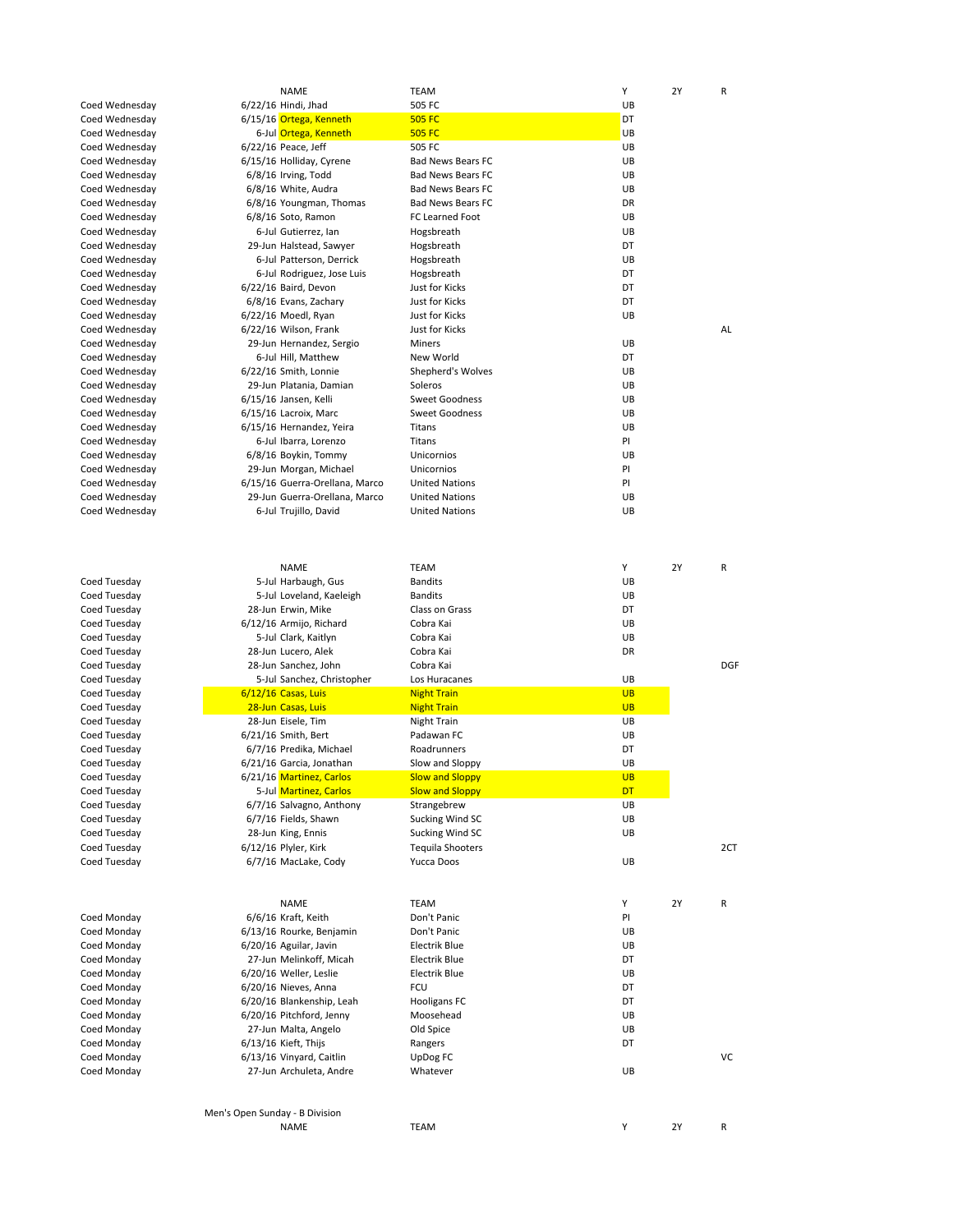| Men's Open Sunday - B Divis | 6/19/16 Chavez, Andy         | Aguilas               | UB |    |            |                       |
|-----------------------------|------------------------------|-----------------------|----|----|------------|-----------------------|
| Men's Open Sunday - B Divis | 6/5/16 Guerrero, Manuel      | Aguilas               | DT |    |            |                       |
| Men's Open Sunday - B Divis | 6/19/16 Zamora-Garcia, Santy | <b>Bandidos</b>       | DT |    |            |                       |
| Men's Open Sunday - B Divis | 6/26/16 Zamora-Garcia, Santy | <b>Bandidos</b>       | UB |    |            |                       |
| Men's Open Sunday - B Divis | 6/19/16 Barrera, Dagoberto   | <b>Bull Pups</b>      | UB |    |            |                       |
| Men's Open Sunday - B Divis | 6/5/16 Canedo, Alan          | <b>Bull Pups</b>      | UB |    |            |                       |
| Men's Open Sunday - B Divis | 6/19/16 Macias, Rodolfo      | <b>Bull Pups</b>      | UB |    |            |                       |
| Men's Open Sunday - B Divis | 6/26/16 Valadez, Alex        | <b>Bull Pups</b>      | UB |    |            |                       |
| Men's Open Sunday - B Divis | 6/5/16 Corona, Fransisco     | Club Santos NM        | UB |    |            |                       |
| Men's Open Sunday - B Divis | 6/5/16 Ramos, Jaime          | <b>Club Santos NM</b> | UB |    |            |                       |
| Men's Open Sunday - B Divis | 6/26/16 Ramos, Jaime         | <b>Club Santos NM</b> | UB |    |            |                       |
| Men's Open Sunday - B Divis | 6/5/16 Alvarado, Filiberto   | Gamers FC             | UB | UB | 2CT        |                       |
| Men's Open Sunday - B Divis | 6/19/16 Mata, Luis           | Gamers FC             | UB |    |            |                       |
| Men's Open Sunday - B Divis | 6/5/16 Rubio, Sergio         | <b>Gamers FC</b>      | UB |    |            |                       |
| Men's Open Sunday - B Divis | 6/12/16 Rubio, Sergio        | <b>Gamers FC</b>      | UB |    |            |                       |
| Men's Open Sunday - B Divis | 6/5/16 Alamo, Adrian         | La Tribu              | UB |    |            |                       |
| Men's Open Sunday - B Divis | 6/5/16 Flores, Ramon         | La Tribu              | UB |    |            |                       |
| Men's Open Sunday - B Divis | 6/19/16 Gamboa, Gerardo      | La Tribu              | UB |    |            |                       |
| Men's Open Sunday - B Divis | 6/19/16 Vidana, Carlos       | La Tribu              | UB |    |            |                       |
| Men's Open Sunday - B Divis | 6/26/16 James, Darin         | Lobos FC              | UB |    |            |                       |
| Men's Open Sunday - B Divis | 6/26/16 Medina, Hector       | Murcielagos FC        | UB |    |            |                       |
| Men's Open Sunday - B Divis | 6/19/16 Castillo, Edgar      | My Little Pintos      | DT |    |            |                       |
| Men's Open Sunday - B Divis | 6/26/16 Abram, James         | Rogues                | UB |    |            |                       |
| Men's Open Sunday - B Divis | 6/5/16 Enright, Chris        | <b>Rogues</b>         | UB |    |            |                       |
| Men's Open Sunday - B Divis | 6/12/16 Enright, Chris       | <b>Rogues</b>         | UB |    |            |                       |
| Men's Open Sunday - B Divis | 6/26/16 Enright, Chris       | <b>Rogues</b>         | PI |    |            | Suspended July 3 game |
| Men's Open Sunday - B Divis | 6/12/16 Shambo, Chris        | Rogues                | UB |    |            |                       |
| Men's Open Sunday - B Divis | 6/19/16 Gallegos, Jose       | Sifwata FC            | PI | UB | 2CT        |                       |
| Men's Open Sunday - B Divis | 6/5/16 Boone, Robert         | The Old Republic FC   | UB |    |            |                       |
| Men's Open Sunday - B Divis | 3-Jul Hernandez, Juan        | <b>Bull Pups</b>      |    |    | <b>DGH</b> |                       |
|                             |                              |                       |    |    |            |                       |
|                             |                              |                       |    |    |            |                       |
| Men's Over-30 - Friday      | 6/24/16 Fernandez, SAMUEL    | Pumas                 | UB |    |            |                       |
| Men's Over-30 - Friday      | 8-Jul Chesney, Chris         | Streetfrogs           | UB |    |            |                       |
| Men's Over-30 - Friday      | 8-Jul Carlson, Jonathan      | <b>VfB 030</b>        | PI |    |            |                       |
| Men's Over-30 - Friday      | 8-Jul DeHerrera, Max         | <b>VfB 030</b>        | PI |    |            |                       |
| Men's Over-30 - Friday      | 6/9/16 Johnson, Kurt         | <b>VfB 030</b>        | UB |    |            |                       |
| Men's Over-30 - Friday      | 6/24/16 Potthoff JR, Ed      | <b>VfB 030</b>        | DT |    |            |                       |
|                             |                              |                       |    |    |            |                       |